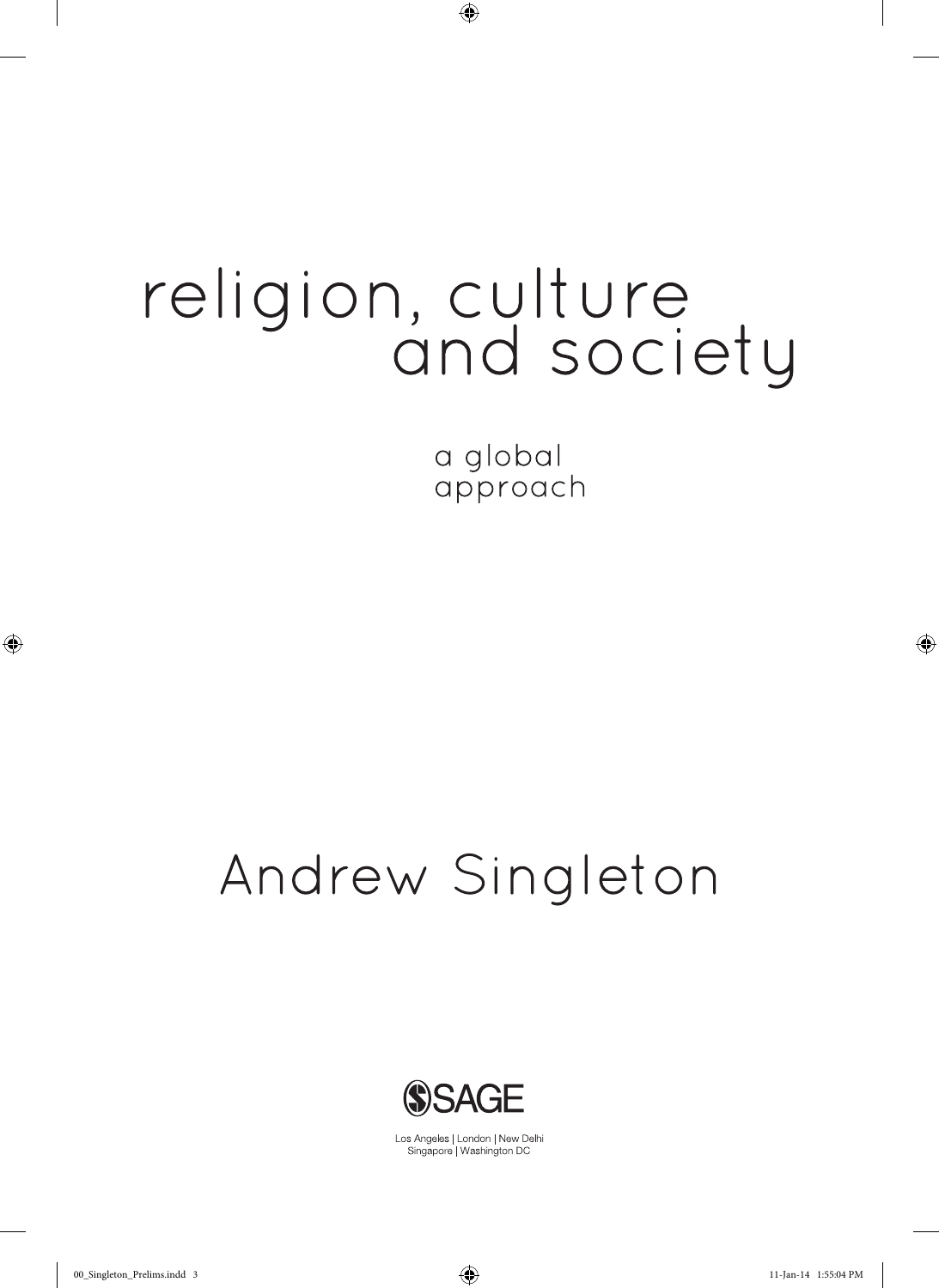⊕

#### **After reading this chapter you will:**

- be able to define religion and spirituality;
- know the seven substantive elements of religion; and
- understand how social scientists study religion.

This book examines religions, spiritualities and faiths in the contemporary world. Due consideration will be given to apparently diverse groups: Christians in Latin America who, during their exuberant services of worship, appear to speak in unknown languages; Buddhists in England who gather each week in someone's house to meditate; teenage witches in Australia celebrating in spring an ancient, European pagan festival. What do these diverse groups have in common? What makes their activities religious? How would a social scientist study them? This chapter examines the fundamental features of religion and spirituality, and introduces the social scientific way of studying religions.

#### **WHAT IS RELIGION?**

Recently I was filling my car with fuel when I noticed that the cashier, whose car was parked out front, had a license plate with the word 'F'BAHCE' on it. I was pretty sure I knew what that meant. When I was paying for the fuel, I asked the cashier if he was a supporter of Fenerbahçe, the Turkish football team. He eyed me suspiciously and asked how I knew about this team, living here in Australia, so far away from Turkey. I mentioned that I was a keen student of the world game, and now, in this globalized era, it was easy to follow teams and leagues anywhere in the world. So, I asked him again. Was he a fan of Fenerbahçe? Tears almost welled in his eyes. 'It's my life', he said. This made me wonder: is it his religion?

♠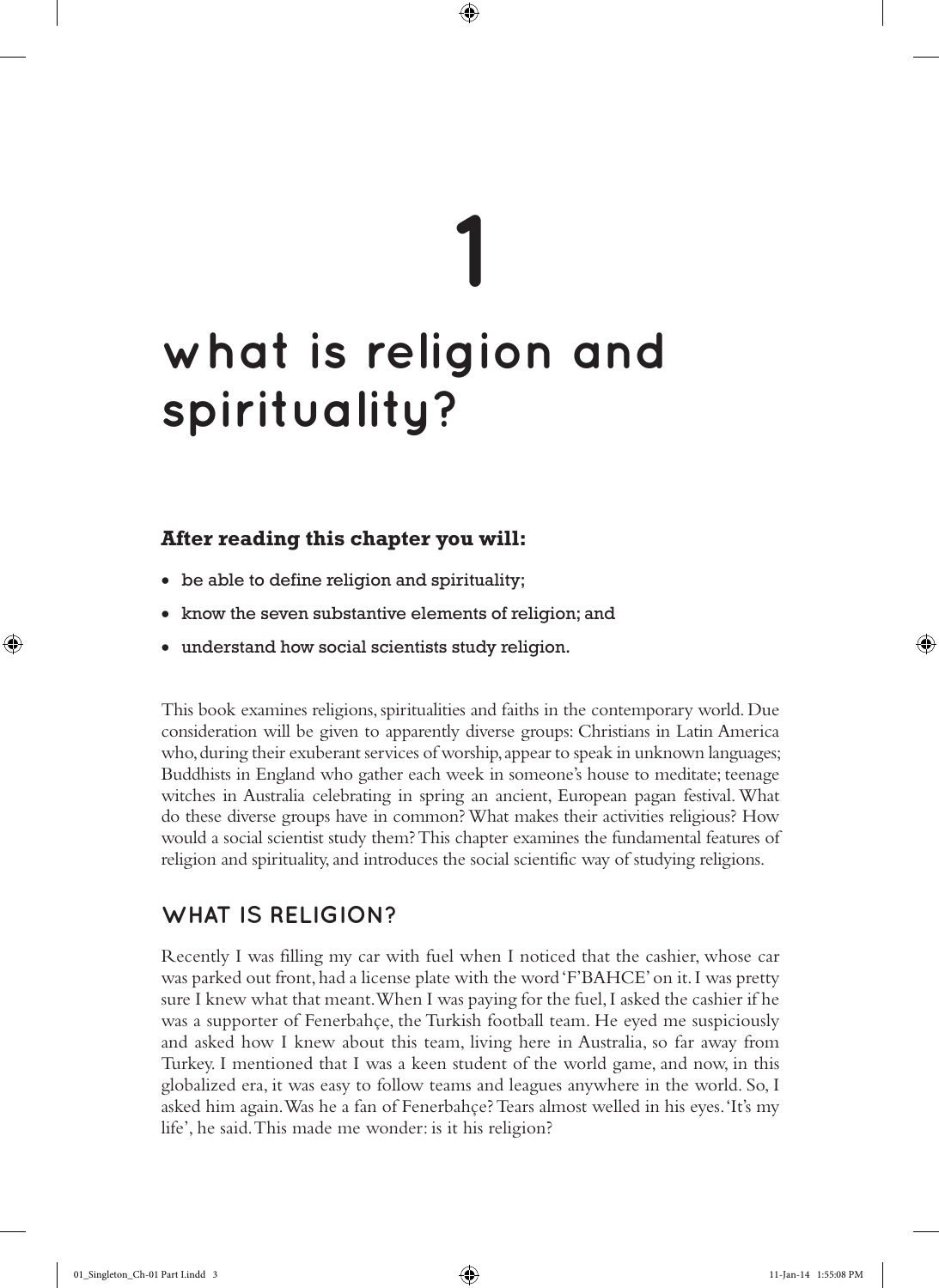⊕

One of football's most outstanding exponents, Diego Maradona, reputedly once said, 'Football isn't a game, nor a sport, it's a religion.' In like manner, a BBC journalist, Stephen Tomkins (2004) wrote: 'We're increasingly deserting the church in favour of the pitch. Players are gods, the stands are the pews, football is the new religion.' Can football – in all its variations – reasonably be described as a religion? Many football fans will declare happily that football is their religion. Football teams have places of 'worship', devoted followers, heroes with glorious past deeds, creeds and supporting music. For the individual fan, following a team might give life meaning, purpose and fulfillment. But it seems wrong to declare that football is a religion. Isn't religion about the transcendent? Believing that there is some being, power or force that is greater than humans?

#### **Substantive and functional definitions of religion**

It is important to distinguish between religious and nonreligious phenomena, behavior and meaning systems, otherwise a scholarly investigation of religion ought to treat the powerful social forces of football and, say, Islam equally. To my mind they are far from the same, and I can't imagine writing a book that covered all the world's religions and football.

So what makes football and Islam different from each other, and why is one a religion and the other not? Here we must look at definitions of religion. Some scholars feel that defining religion is inherently problematic (e.g. Asad 1993). For these scholars, definitions are either too exclusive or too broad, historically limited or culturally specific, a point I expand upon later. Others have attempted definitions of religion, and while there is considerable variation, they tend to fall into one of two camps: **substantive** definitions, which describe the 'substance' of religions, that is, their distinctive properties or attributes; and **functional** definitions, which focus on the 'function' religions perform in the lives of individuals and communities. Both these ways of defining and understanding religion are helpful for those interested in studying it.

#### **Substantive definitions explained**

Most substantive definitions emphasize that religion is about humanity's relationship with the supernatural, the transcendent or the otherworldly. For example, Australian sociologist Gary Bouma (1992: 17) defines religion as 'a shared meaning system which grounds its answers to questions of meaning in the postulated existence of a greater environing reality and its related sets of practices and social organization'. This definition draws attention to the fact that religion has a 'beyondthis-world' dimension to it. This sets religion apart from other worldly systems of beliefs, values and practices. Marxism, for example, a well-known political ideal and philosophy, is very much focused on the material world. For Marxists, there is no god. Humanity's problems are caused by social forces and can be resolved through social action.

♠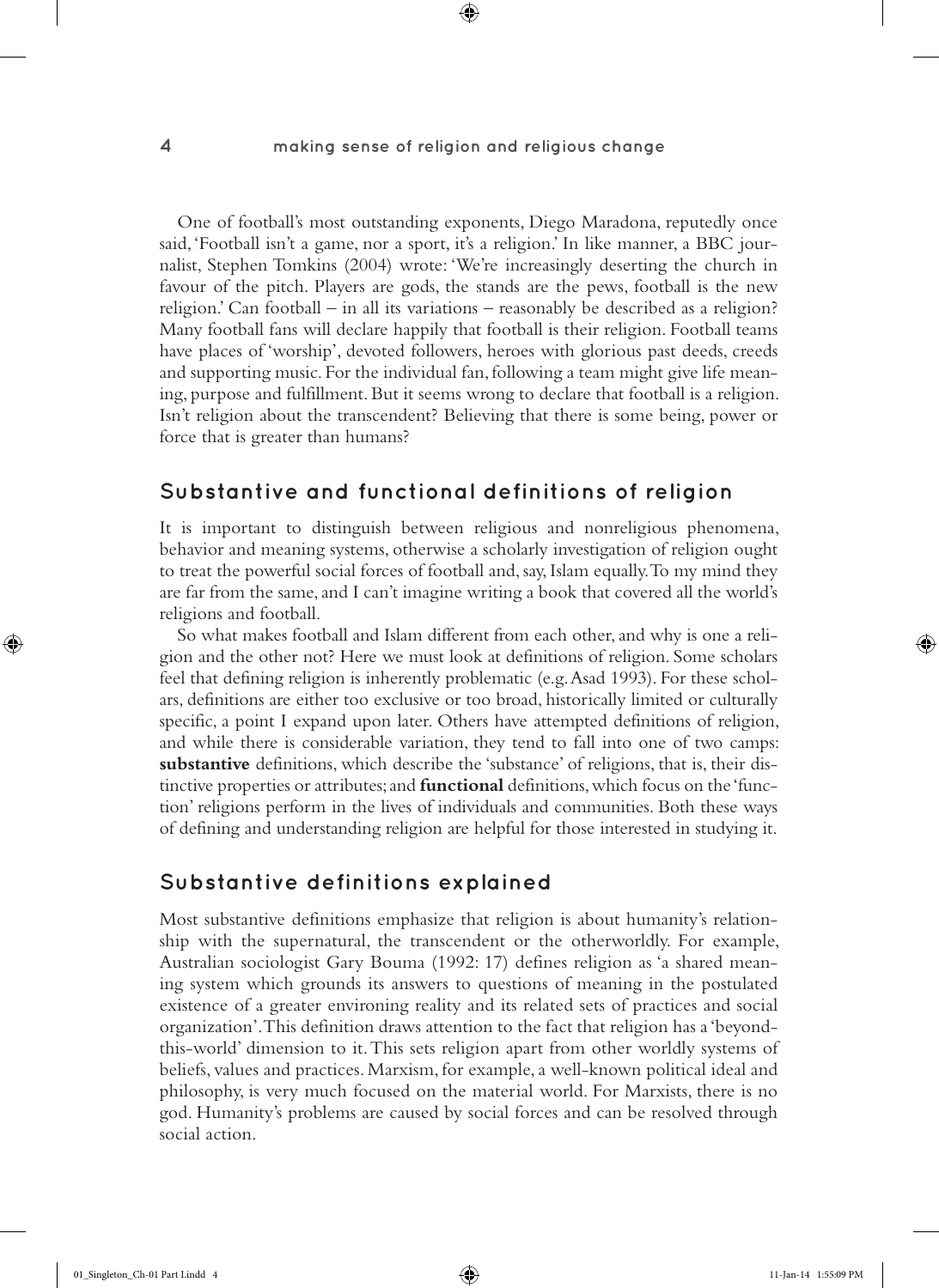⊕

All religions posit the existence of some kind of transcendence, that is, something greater than the individual *and* beyond the earthly or natural world. Followers of the Abrahamic religions – Judaism, Christianity and Islam – believe in the existence of a single invisible entity, called variously God, Yahweh or Allah. A belief in this entity is an irreducible part of these religions. The Hindu tradition posits the existence of many gods. Some Buddhist traditions do not believe in the existence of a god or gods; indeed Buddhism is often described as 'a philosophy of life'. However, Buddhists believe that when humans die they are reborn, a process that occurs many times over. It is possible to break free of this cycle and pass into a state where consciousness ceases to exist. The belief that one can be reborn is a belief in a different order of existence, one that transcends the 'here and now'. Other Buddhist traditions believe in a complex supernatural world with gods and demons. In contrast, the heroes of football are not gods, but mere mortal men and women. As such, and because it lacks a transcendent or otherworldly dimension, football cannot be counted as a religion.

The transcendent element posited by all religions may or may not exist  $-$  a question we can not ultimately answer – but all religions proceed as if this transcendent dimension is real. That said, religion involves more than just a belief in the transcendent; it has several other important elements as well. This will be discussed briefly.

#### **The seven elements of religion**

Most readers would be familiar with hip-hop or rap music. For the purists of this musical genre, music is only part of the equation. The culture of hip-hop has five distinct elements: rapping itself, dancing, graffiti, DJing and beat-boxing (drum noises made with mouth). To truly live the hip-hop life, or be immersed in its culture, a person must partake of all of these elements, and do so with other like-minded individuals. So it is with other kinds of social life, such as religion.

In his book *Dimensions of the Sacred: An Anatomy of the World's Beliefs* (1996), renowned scholar Ninian Smart argues that religion has seven elements to it. These are: ritual; mythological; doctrinal; ethical; experiential; social and material. Each of the dimensions are explained below.

#### **Ritual**

♠

Religious rituals are deliberate, traditional actions and activities which forge a link between a religious person or religious community and the 'transcendent' (that which is beyond). Performing a religious ritual can assist a person to feel some kind of connection – be it intellectual, emotional or physical – to the transcendent. Every religion has distinct rituals. Well-known examples include prayer, Holy Communion, pilgrimage and meditation. Some religious rituals, like the Catholic Mass, or the Hajj (the pilgrimage to Islam's Holy City of Mecca) are governed by formal rules, while other rituals occur informally and spontaneously, such as the Pentecostal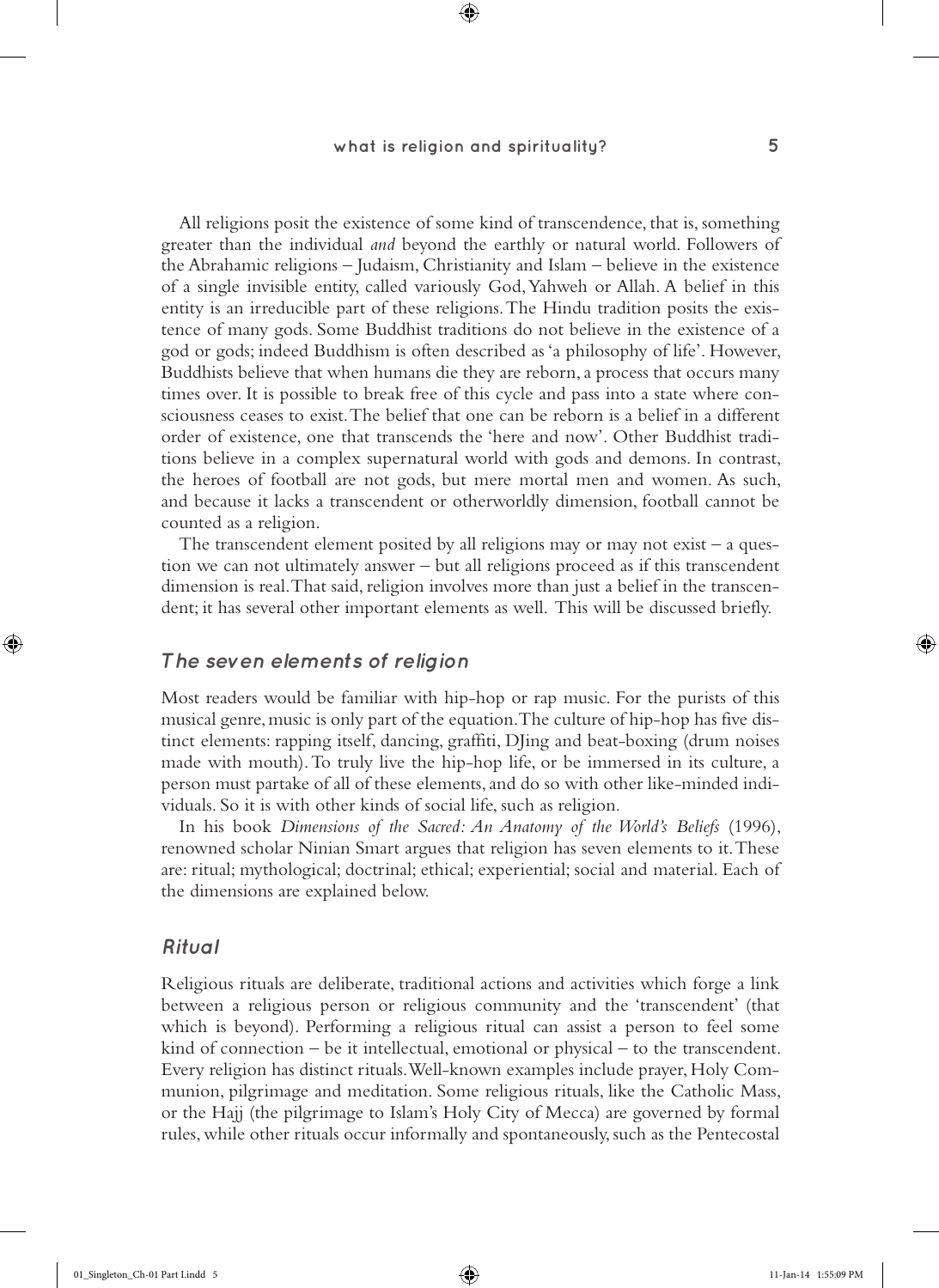Christian practice of 'speaking in tongues'. (All of these rituals are discussed later in this book.)

⊕

#### **Mythological**

Religious myths are the stories and teachings shared among members of a religious group. These stories address topics such as the origins of the universe, ways in which to live, the nature of the universe or a religious group's history. Calling something a 'myth' doesn't mean it is untrue. Rather, calling it a 'myth' signifies that it is a story or teaching that has great social significance. Mostly, religious myths are recorded in sacred or important texts. Latter Day Saints (Mormons), a Christian group, have two sacred texts, the Book of Mormon and the Christian Bible. The Hindu tradition has many important scriptures, including the Bhagavad-Gita. In some religious traditions, myths are shared by word of mouth.

#### **Doctrinal**

♠

Religious doctrines are the formal or accepted teachings that govern a religion. Doctrines usually address matters of belief, practice or morality. If you attended a Catholic school you will recall reciting the Nicene Creed during Mass: 'We believe in one God, the Father, the Almighty, maker of heaven and earth, of all that is seen and unseen. We believe in one Lord, Jesus Christ, the only Son of God …'. This statement of belief was first formulated in the fourth century CE. For Catholics, the sources of doctrine are scripture (the Bible) and tradition (the constant teaching of the Church). The same is true of most religions.

#### **Ethical**

Followers of a religion are expected to obey a code of ethics. These are the values and standards of behavior expected of the faithful (or even of all humans). For example, Muslims are required to refrain from consuming alcohol and to eat meat that has been prepared according to stringent guidelines (Halal meat). Many evangelical Christian teenagers in the United States will formally pledge not to have sex before marriage as part of the 'True Love Waits' program. Some Buddhist traditions insist that people should not eat meat. Following a code of ethics enables the believer to draw closer to the transcendent – in this life, or the next.

#### **Experiential**

Via rituals and other means, religions facilitate religious experiences, that is, 'direct, subjective experiences of ultimate reality and supernatural agency' (Yamane and Polzer 1994: 2). For Hindus, this might be achieved by walking in a circular fashion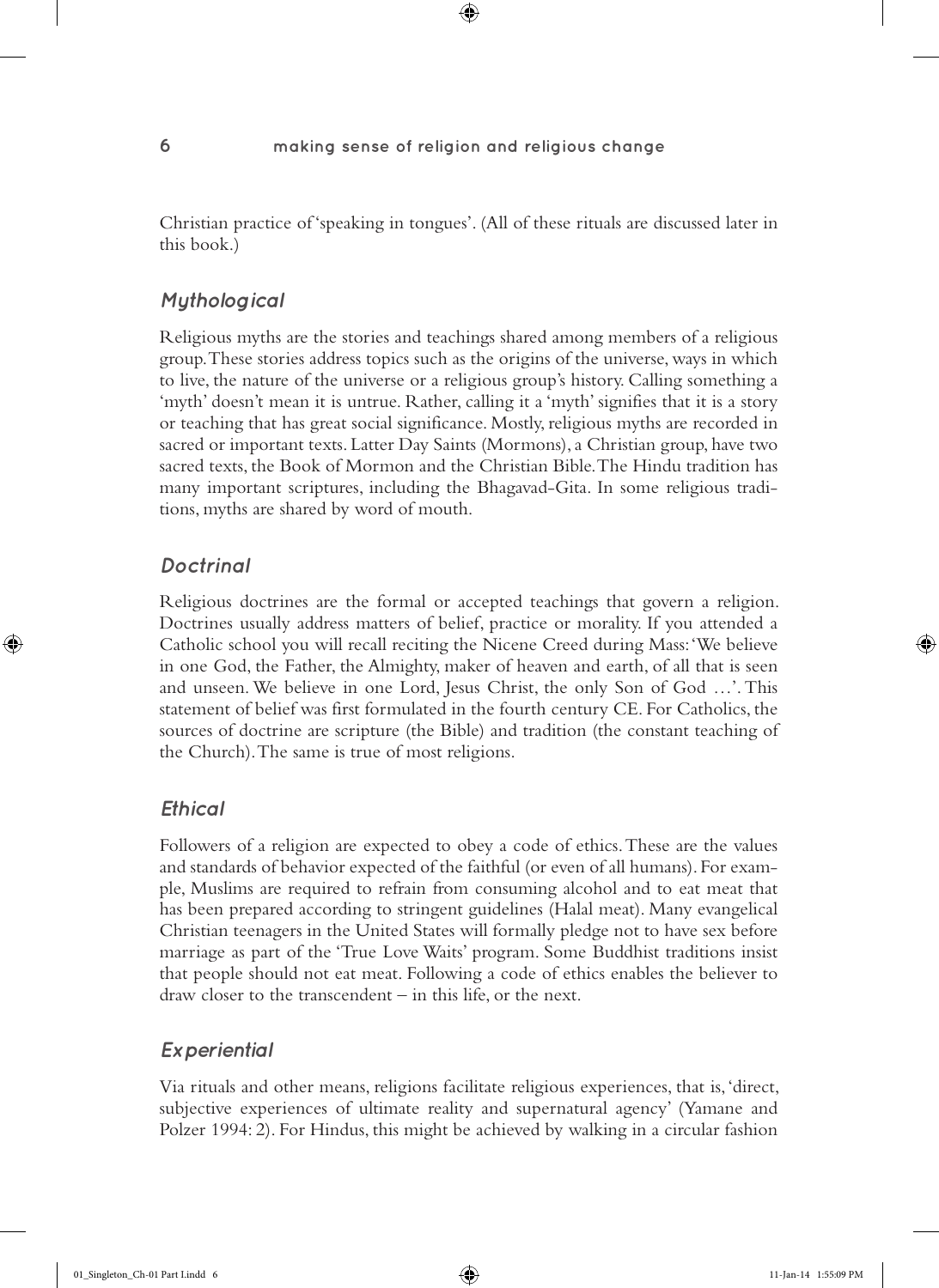around the inside of a temple, a ritual that draws them closer to the particular deity that resides there. Among the snake-handling Pentecostal churches of the American South, a moment of transcendence might be achieved by holding a deadly copperhead snake, an act which, done successfully (i.e. no deadly bite), leads believers to consider themselves 'anointed' by God.

#### **Social**

Religion is a profoundly social enterprise  $-$  it is not something conceived of and practiced by just one person. One of the earliest sociologists, Frenchman Emile Durkheim, called the collective, shared component of religion the 'Church', not in the Christian sense, but more broadly: 'A society whose members are united by the fact that they think in the same way in regard to the sacred world and its relations with the profane world, and by the fact that they translate these common ideas into common practices' (Durkheim 1912/1995: 42–3). Humans practice religion together, agree on important beliefs together and have organizations and institutions (like churches or mosques) that assist individuals to encounter the transcendent.

#### **Material**

♠

All religions have a material dimension: sacred spaces, objects and places, whether it be a temple, a place in a forest or a statue. In some religions, temples, places or statues



**Figure 1.1** Example of a place of worship (I): a traditional Australian 'bush' church Source: The author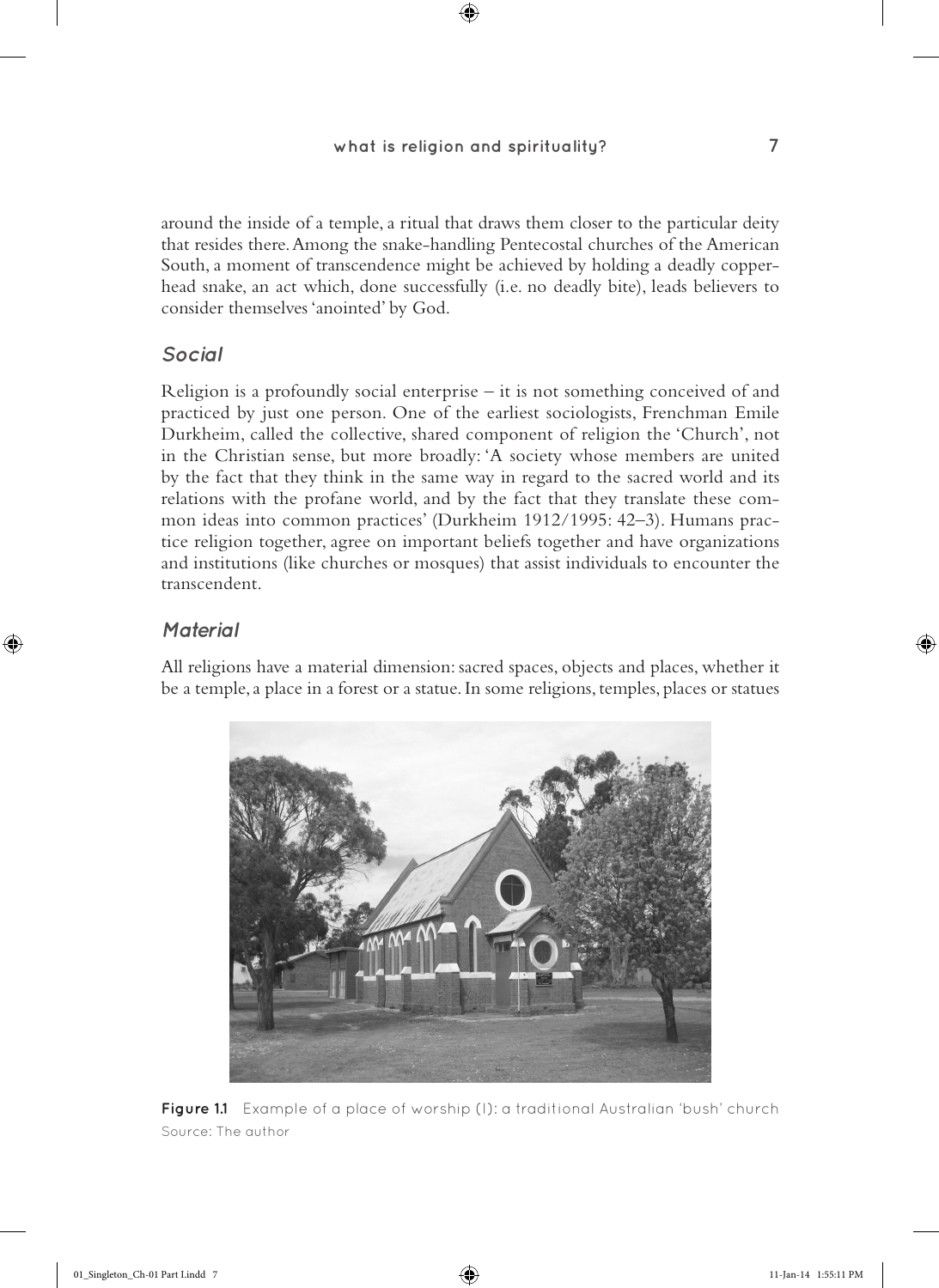⊕



**Figure 1.2** Example of a place of worship (II): statue of Mazu the Heavenly Queen, a Chinese folk religion deity Source: The author

are of utmost importance, as deities are thought to reside there. For other religions, buildings are simply a place to gather and worship. Figures 1.1 and 1.2 show two very different kinds of worship places in contemporary Australia.

These seven elements, along with the posited existence of the transcendent, represent the *substance* of any religion. People who partake in these dimensions are those we describe as **religious** (although the strength of this commitment can vary); the involvement and meaning it has for them in their everyday life is their **religiosity**. Drawing attention to the substantive features of religion is useful because it sensitizes us to some of things the social scientific study of religion typically examines: religious belief, ritual, experience, ethics and social organization.

#### **Functional definitions explained**

Functional definitions are helpful too, pointing to the various functions that religion performs for individuals, religious communities and the larger society. The prominent anthropologist of religion, Clifford Geertz (1966), offered this definition:

[Religion is] … (1) a system of symbols which acts to (2) establish powerful, pervasive, and long-lasting moods and motivations in men [sic] by (3) formulating conceptions of a general order of existence and (4) clothing these conceptions with such an aura of factuality that (5) the moods and motivations seem uniquely realistic. (Geertz 1966: 3)

♠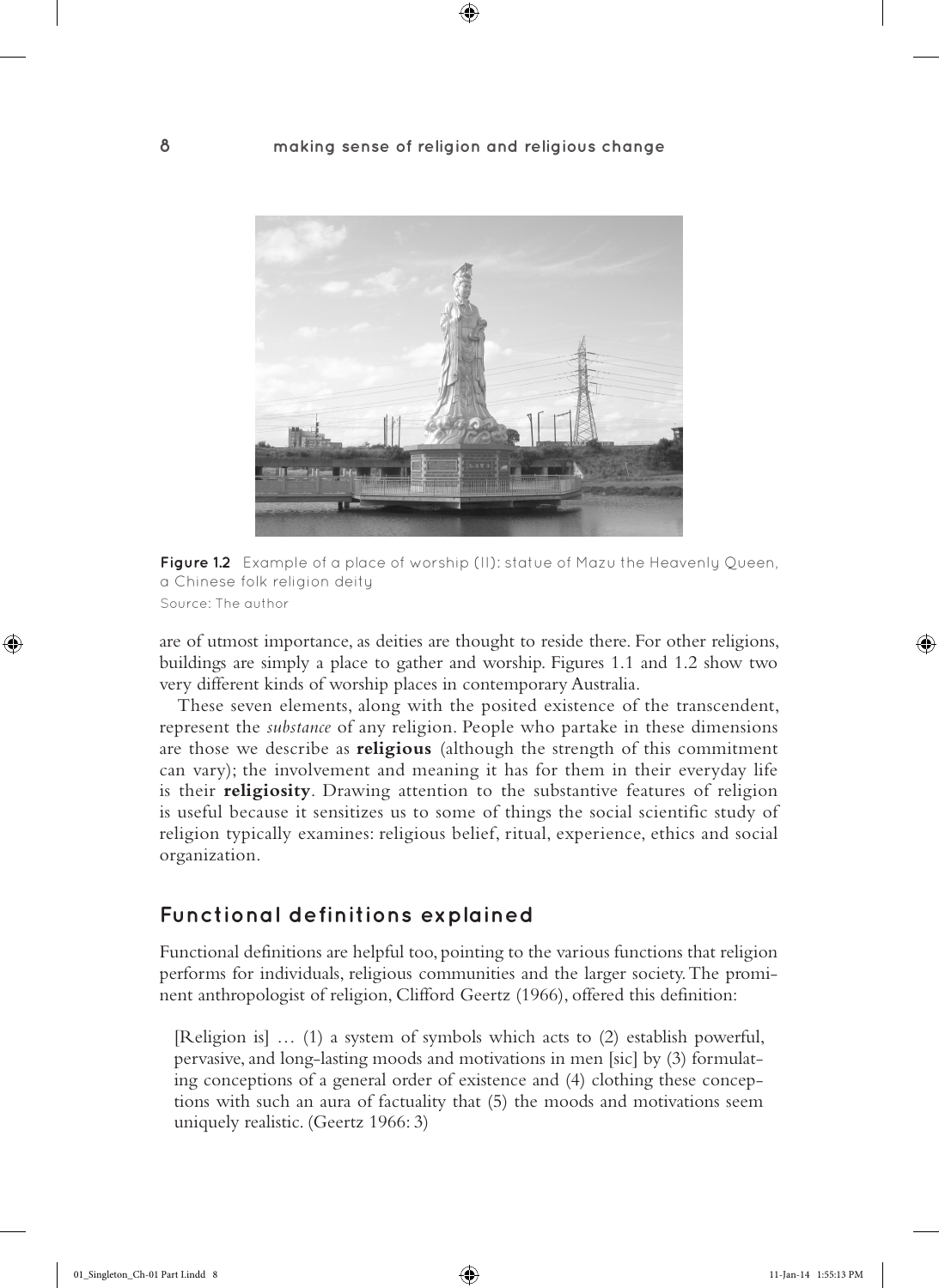⊕

Here, religion is something that establishes 'long-lasting moods and motivations' among people by relating aspects of everyday life to something transcendent. At the individual level studies have shown that religious faith can contribute to, and promote, wellbeing, personal security and social connectedness (for examples see Kinnvall 2004; McClain-Jacobson et al. 2004). Religion can also motivate people to be altruistic and civically minded (for examples see Smith and Denton 2005; Mason et al. 2007).

Religion has a broader impact beyond influencing individual lives. I noted above that a key element of religion is ritual. Durkheim (1912/1995) argued that 'collective effervescence' is generated in the midst of large religious ceremonies or during religious rituals. The experience of collective effervescence can unite members of the same religion and reinforce group solidarity and collective identity. One notable example of a massed religious ritual that has this effect is the yearly Muslim pilgrimage to Mecca, known as the Hajj.

Doctrines and beliefs can also function to consolidate and strengthen the identity of a religious community. For example, many religions have clearly defined concepts of 'good' and 'evil'. Pentecostals, a modern Christian movement, believe that the forces of good and evil are engaged in a real spiritual war, fought in an unseen, spiritual realm populated by angels and demons, God and the devil. This spiritual war may manifest itself in the material world through demon possession or personal misfortune. Prayer from faithful believers can influence activity in both the spiritual and material realms. Pentecostals also believe that God has won this war for all time, even though small battles still rage. Because of this sense of victory many Pentecostal Christians believe that their worldview is right and that those who share their worldview – their community – are truly God's people (see Singleton 2001a). This is just one example of how belief strengthens community.

Arguably, football can perform these different functions for both individuals and communities. Following one's team each week can provide meaning, purpose and act as a comfort in times of trouble. If a team beats its fierce rivals in a closely fought match – be it Real Madrid vs. Barcelona or the Alabama Crimson Tide vs. the Auburn Tigers – the experience of the match and the ecstasy of victory might engender among supporters a profound sense of 'collective effervescence' that solidifies the belief that theirs is the greatest of clubs. But this is not religion: religions link the world of the everyday with some 'truly transcendent being, force or principle' (Bouma 1992: 15). Football doesn't forge a link with some greater transcendent reality; it simply makes the everyday more worthwhile for those who love it.

To summarize what we have learned about religion: religions posit the existence of some kind of transcendence, and each religion has many elements to it; myths about the world, guidelines for living, rituals for the faithful to follow, and specific experiences of transcendence. These elements also perform certain functions in the life of individuals and for larger communities, whether that be a motivation for altruistic action, or consolidating group identity. Importantly, religions link the world of the everyday with a transcendent reality.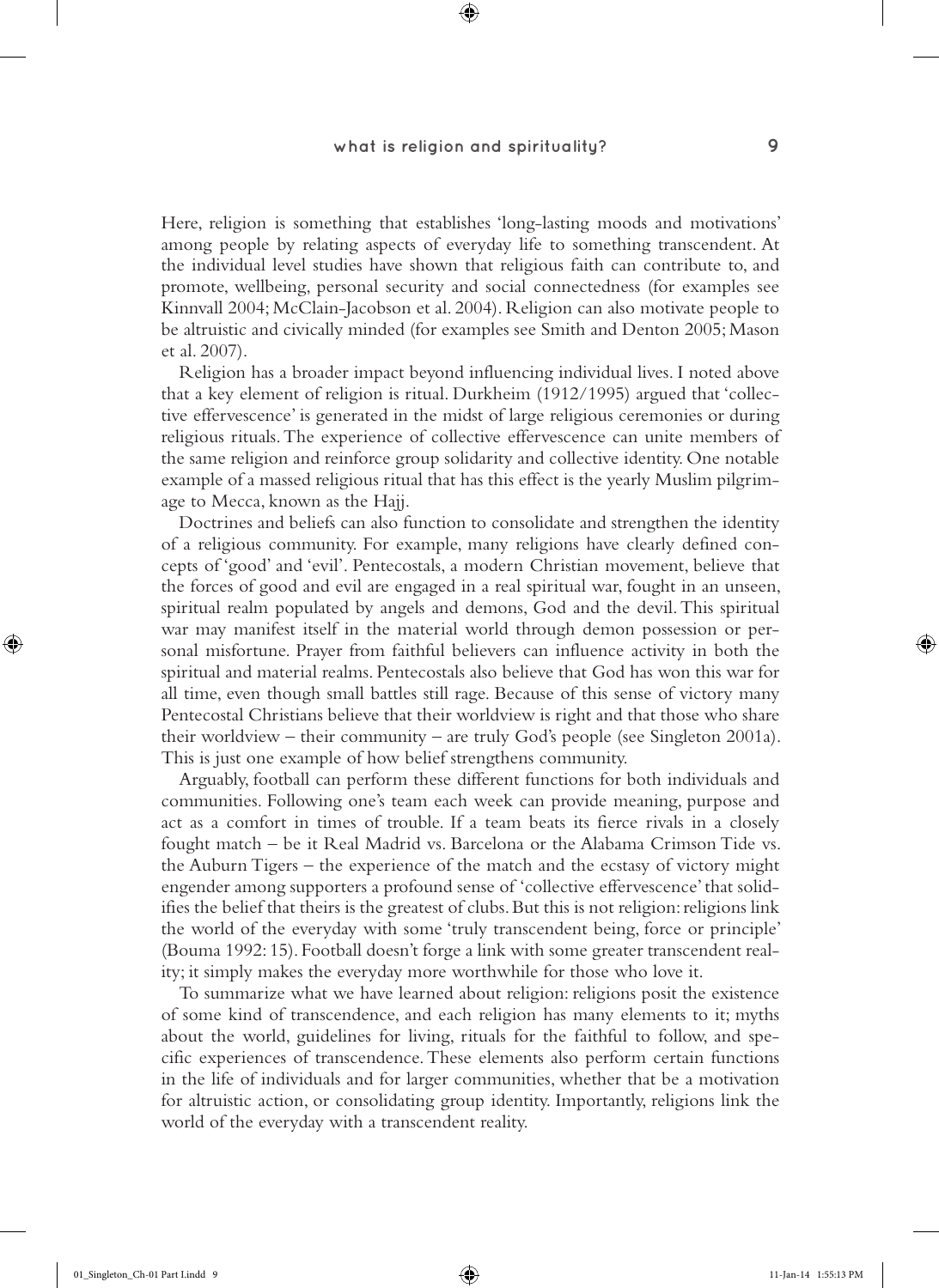⊕

These elements and functions can be found, more or less, in anything collectively understood to be a religion, whether it be Wicca (contemporary witchcraft), Scientology (a religion founded in the twentieth century by science fiction writer L. Ron Hubbard) or Mandaeism, a religion founded in what is now modern Iraq. Mandaeans follow the teachings of John the Baptist and see Jesus and Muhammad (central figures in Christianity and Islam respectively) as 'false prophets'.

The foregoing discussion has presented a social scientific understanding of what constitutes a religion. As noted above, such efforts are not without controversy. Anthropologist Talal Asad (1993: 29) argues that what has come to be defined as religion is 'not merely an arbitrary collection of elements and processes' of the kind identified in the previous section. Rather, definitions of religion are essentially the product of Western thought, arising largely from 'Christian attempts to achieve a coherence in doctrines and practices, rules and regulations' (Asad 1993: 29). Hinduism and Buddhism, for example, came to be seen as religions largely because of Western systems of classification, first applied in the nineteenth century, and not because Hindus and Buddhists thought what they doing was 'religion' (see Fitzgerald 1990; Faure 2009). For such reasons, Asad (1993: 29) argues: 'there cannot be a universal definition of religion, not only because its constituent elements and relationships are historically specific, but because that definition is itself the historical product of discursive processes.'

So where to from here? Definitions of religions and their constituent elements are best used as heuristic tools, and for imposing a border around an area of inquiry. Different 'religions' do not accord equal weight or importance to the various dimensions described above, and each religion has its own distinctive cultural and historical trajectory which shapes the lives and experiences of those who follow, in whatever fashion, that religion.

Having defined religion it is valuable to understand its relationship to an increasingly popular word: spirituality.

#### **WHAT IS SPIRITUALITY?**

Spirituality is a term that is being used more frequently in Western societies, and often as an alternative to religion. In the past twenty years, works by some of the most important contemporary scholars of religion have appeared that treat spirituality as both a part of religion, and something beyond religion. Examples include the American books *After Heaven: Spirituality in America Since the 1950s* by Robert Wuthnow (1998), *Spiritual Marketplace: Baby Boomers and the Remaking of American Religion* by Wade Clark Roof (1999) and *Spiritual But Not Religious* (2001) by Robert Fuller. Australian and European examples include Gary Bouma's (2006) *Australian Soul: Religion and Spirituality in the 21st Century* and Paul Heelas and Linda Woodhead's (2005) *The Spiritual Revolution: Why Religion is Giving Way to Spirituality*.

Recent research suggests that many people believe that religion and spirituality refer to different things (Marler and Hadaway 2002). A national study of US teens found

⊕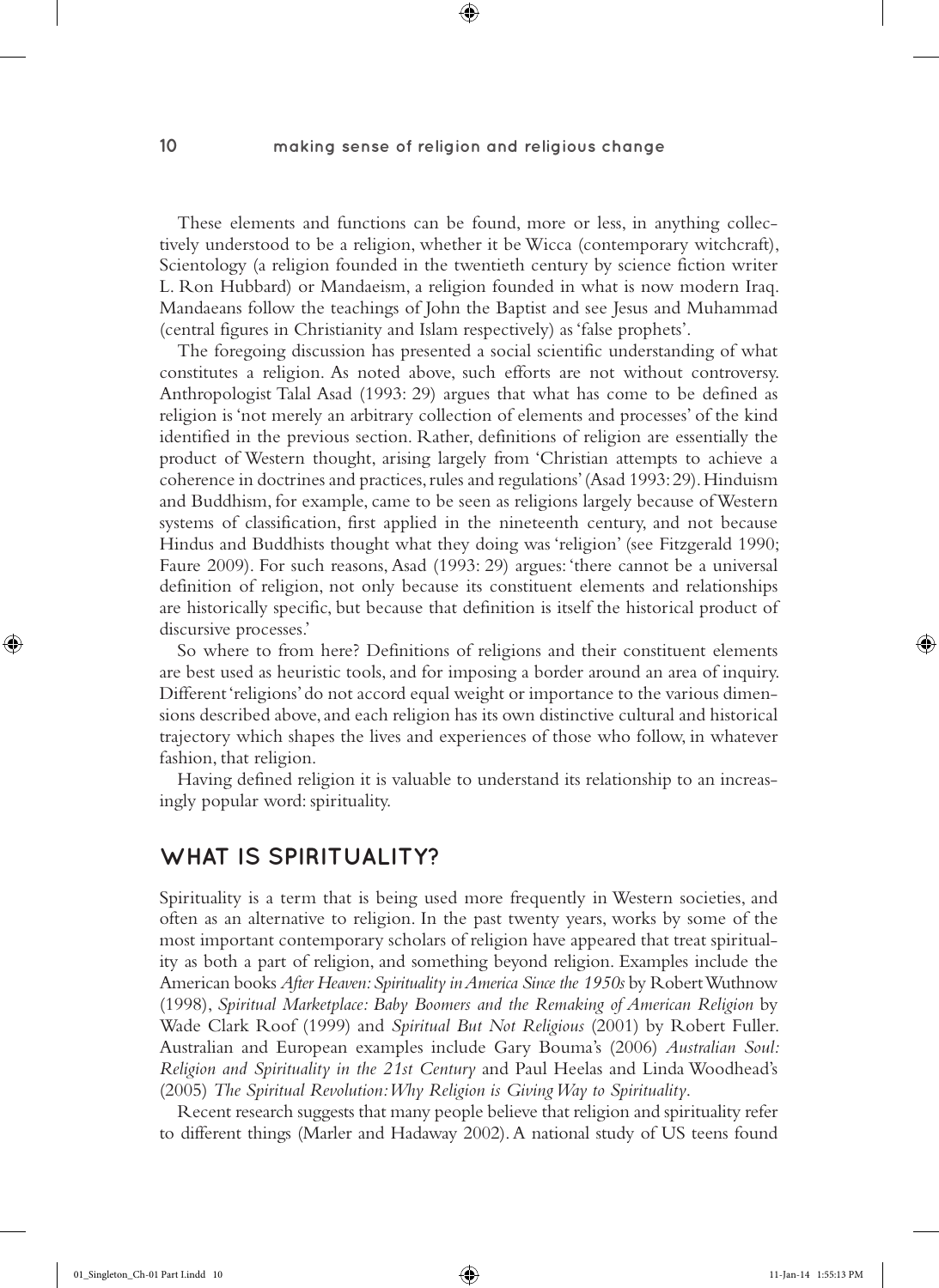⊕

that 8 percent thought it was 'very true' that they were 'spiritual but not religious' and 46 percent thought this was 'somewhat true' of themselves (Smith and Denton 2005: 77). What we see here is the widespread idea – among both scholars and the general public – that religion and spirituality can be different things.

So what is 'spirituality'? Well, in the first instance, it is *part* of religion. It was noted above that religion is something experienced by the individual. A person participating in a religious ritual, such as a communal prayer, liturgical dancing, meditation or chanting, may well have an experience of transcendence. This might be a moment of ecstasy, an experience of God or the gods as real, or a mystical vision. This 'personal, interior dimension' of religion (Singleton et al. 2004: 250) is traditionally described as spirituality. Spirituality has long been understood as the personal, affective element of religion.

As noted above, spirituality is now thought of as something that can exist outside of organized religion. For the purposes of this book, and summarizing what I think is common to many contemporary understandings, I suggest that **spirituality** is any enduring, meaningful experience or consciousness of something greater than the self. This something 'greater than the self' might be some ethical ideal, a supernatural concept (like karma or reincarnation), supernatural beings (the spirits of the deceased) or it might be something more nebulous, like a sense of 'oneness with all living things'. Sociologist Robert Wuthnow proposes a similar definition. He argues that 'spirituality can be defined as a state of being related to a divine, supernatural or transcendent order of reality or, alternatively, as a sense or awareness of a suprareality [sic] that goes beyond life as ordinarily experienced' (Wuthnow 2001: 307).

Clearly, people believe they can be spiritual without the aid of religion. This kind of spirituality might be achieved through the regular practice of yoga, tai-chi, astrological consultation or tarot-card reading, or a strong commitment to beliefs such as reincarnation. However, religious people also maintain that spirituality is an irreducible element of religion too; religious experiences, rituals and practices cultivate for the individual an enduring sense of transcendence.

Thus far, I have defined religion and spirituality, and discussed elements of both. I now look very briefly at the many different *kinds* of religion found all around the world. Specific detail about different religious traditions is provided later in the book.

#### **THE WORLD'S RELIGIONS: BIG, SMALL, OLD AND NEW**

A remarkably large proportion of the world is religious – estimates suggest almost nine out of ten people around the world affiliate with a religion (Johnson and Ross 2009: 6). Several religions claim the majority of the world's adherents: Islam, Christianity, Hinduism, Judaism, Sikhism and Buddhism. These are the **major world religions**. They have ancient histories and long-established creeds and practices. All have ancient texts or oral traditions which provide guidance for their followers. Each of these religions has a global reach: while originating in one place long ago, substantial groups of followers can be found everywhere.

⊕

 $\Leftrightarrow$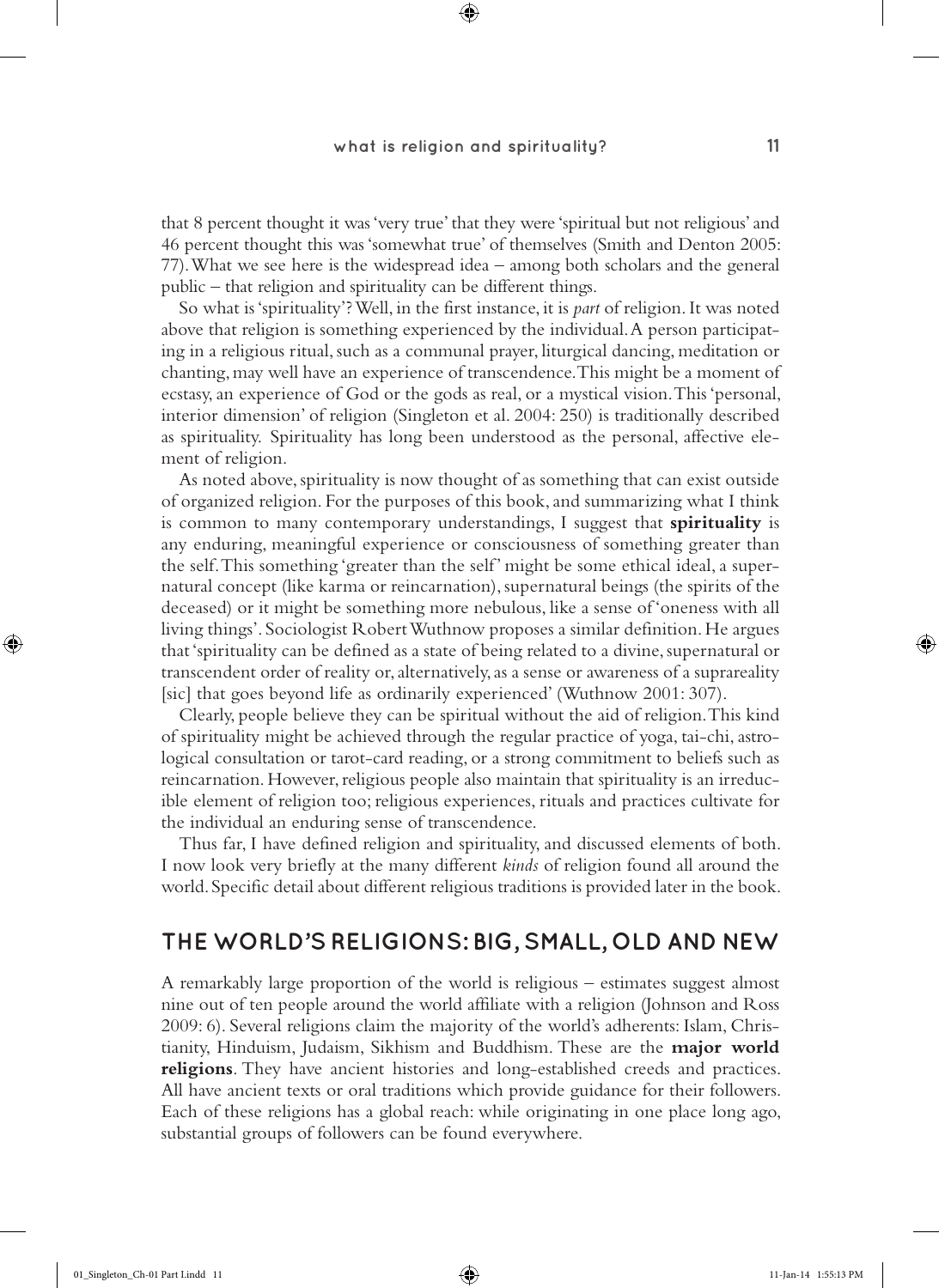⊕

The religions of Islam, Christianity and Buddhism comprise people from different cultural and ethnic backgrounds. The other major religions – Hinduism, Sikhism and Judaism – are mainly **ethno-religions**, where cultural and ethnic identity are closely aligned to religious identity. Hinduism and Sikhism are predominantly found among peoples living in modern India, and people of Indian heritage living elsewhere. The size of these diasporic communities is extremely large: hundreds of thousands live in Britain, the United States and Australia. Judaism is the religion of the Jewish people, who have settled all around the world. Each of these major world religions has regional characteristics and customs, and important divisions when it comes to matters of doctrine.

The world has plenty of other **traditional religions** (old and long-established), but these are smaller, and remain more confined to one location, culture or people. Examples include Asian religions like Shinto and various African, Brazilian, Native American and Aboriginal religions. Here we might count **Chinese religions**, which includes Chinese folk religions and Chinese philosophies of life, such as Taoism and Confucianism (some scholars see Confucianism and Taoism as distinct religions, while others see them as systems of ethics). Chinese folk religion, according to Cheng and Wong (1997: 300) is a 'loose category for traditional syncretic beliefs [e.g. ancestor veneration] with a mixture of elements from Taoism, Buddhism and Confucianism'. The phrase 'Chinese folk religion' refers also to the worship of one of many traditional Chinese gods, such as Mazu, the Heavenly Queen (see Figure 1.2). The migration of people has meant that communities of these traditional religions can be found across the globe, but not in the same numbers as the major world religions (with perhaps the exception of Chinese religions).

Many of the world's new religions – those founded in the last two hundred years – have an international reach, but have far fewer adherents than the major world religions. These are often called **new religious movements**. Examples include Spiritualism, Wicca and Scientology. These are discussed in detail elsewhere in this book. There's one last group worth mentioning: nonreligious people. Estimates suggest that around 12 percent of the world's population is nonreligious, that is, either atheist or agnostic (Johnson and Grim 2013: 10). Chapter 12 discusses in detail the different ways in which people are nonreligious, including atheism, agnosticism and humanism.

Figure 1.3 shows the religious affiliation of the world's population. These are estimates, and as will be discussed later in this book, the importance of the place religion takes in a person's life varies considerably from one person to the next.

None of the world's faiths are monolithic, and each has many doctrinal (agreed or official statements of belief) divisions and branches, along with considerable regional variation in ritual. Scholars have formulated typologies – conceptual maps – for making sense of these divisions. The most well known typology in the sociology of religion is the Christian-focused **church-sect typology**, developed by German Ernest Troeltsch (1931), among others. I won't elaborate upon it here, as it has limited utility for making sense of differences among other religions.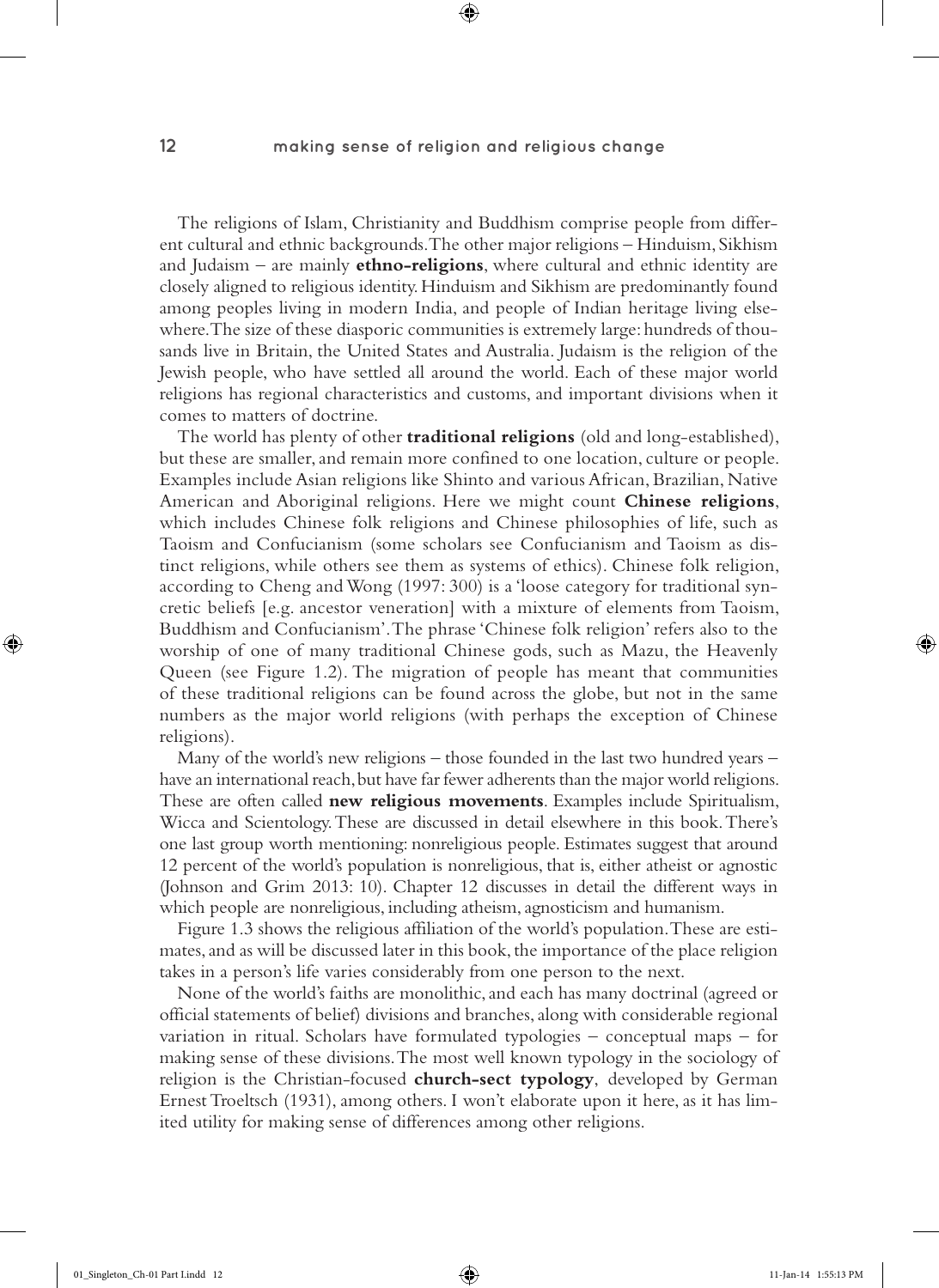$\bigoplus$ 





#### **THE SOCIAL SCIENTIFIC STUDY OF RELIGION**

This book takes a largely comparative, social-scientific approach to the study of religion. Many academic disciplines study religion. The fields of religious studies and theology are devoted entirely to religion. Sociology, history, psychology, political science, communication studies, human geography and anthropology all have significant sub-branches that consider different aspects of religion. While these disciplines each have a slightly different focus, together they represent the social sciences.

The social sciences use empirical methods to study human activity and look to explain this activity through reference to social and cultural factors, rather than religious or biological factors. I am a sociologist by training, and when I started writing this book I was intending to write about my discipline only. While this remains my abiding emphasis, along the way I make use of insights and studies from across the social sciences. This section describes how the social scientific study of religion proceeds.

⊕

♠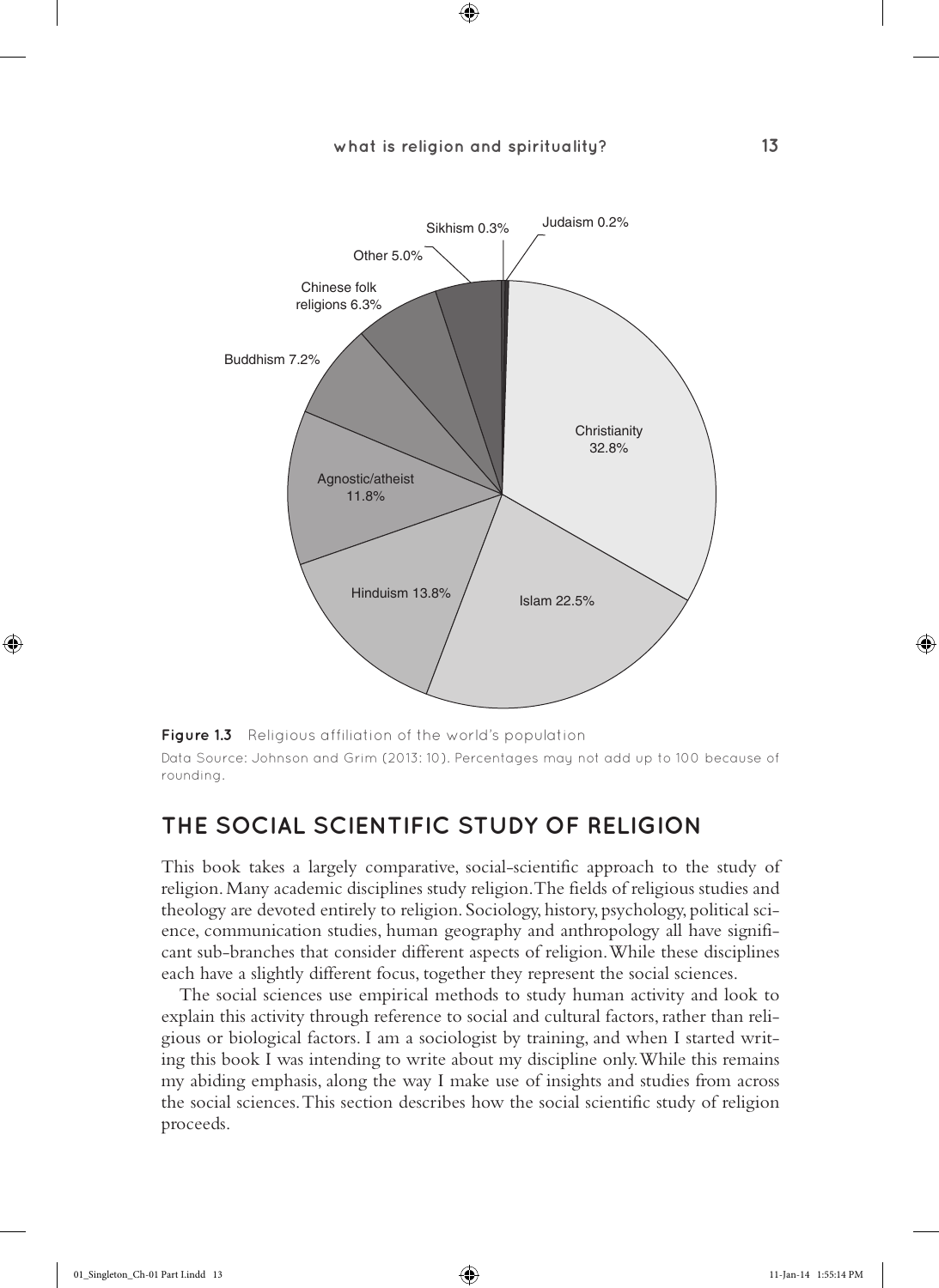⊕

The social scientific study of religion is well over one hundred years old. Important nineteenth-century thinkers, like Max Weber and Emile Durkheim, had much to say about religion. Their work and its enduring influence is the subject of the next chapter. Indebted to these early thinkers, contemporary social scientists focus on the *interrelationship* between religion and the social and cultural worlds. Any aspect of religion can be studied, large-scale or small: religious change at a societal level, the functioning of religious organizations or the contours of personal religiosity.

The social scientific study of religion considers the interrelationship between religion, culture and society in two key ways. The first of these examines how social and cultural factors *influence* religion. I consulted several recent issues of a field-leading journal, the *Journal for the Scientific Study of Religion* (JSSR), and as expected, found many excellent examples of this kind of analysis. Jonathan Hill (2011), for example, examines the impact college education has on aspects of religious belief. Using representative survey data and some sophisticated statistical methods, he finds that 'some, but not all, religious beliefs are altered by higher education … respondents become slightly more skeptical of the super-empirical if they attend and graduate from college' (Hill 2011: 548). Here, Hill examines how the culture of university *influences* personal religiosity.

Sociologists of religion also examine the ways in which society, groups and individuals are *influenced* by religion. Another example from the JSSR illustrates this kind of analysis. Emily Sigalow and colleagues (2012) examine the extent to which religious factors influence decisions about career choice, marriage, place of residence and fertility decision-making. They found that 'particular religious communities differ in their emphasis on the role that religion plays in everyday life. While religion shapes values, beliefs and ideologies and informs cultural and ethical understandings, it seems to motivate decision making in complicated ways' (Sigalow et al. 2012: 318). As these examples illustrate, no matter what aspect of religion is being studied, the social scientist seeks to explain and understand religion through reference to social and cultural factors. Another ingenious example of this way of studying religion is the subject of this chapter's case study.

♠

#### **RODNEY STARK ON THE RISE OF CHRISTIANITY**

The birth, growth and death of religions are inextricably linked to human activity. The world's major religions have grown and spread across the world through a variety of means, including military expansion, sovereign patronage, large-scale migration of the faithful, missionary activity, evangelism and high birth rates. Later in this book, I consider the modern movement of religions around the world. Understanding the distant past is usually the preserve of historians, archeologists and textual scholars, all using methods specific to their discipline. For the most part, social scientists consider recent religious change, rather than the ancient world.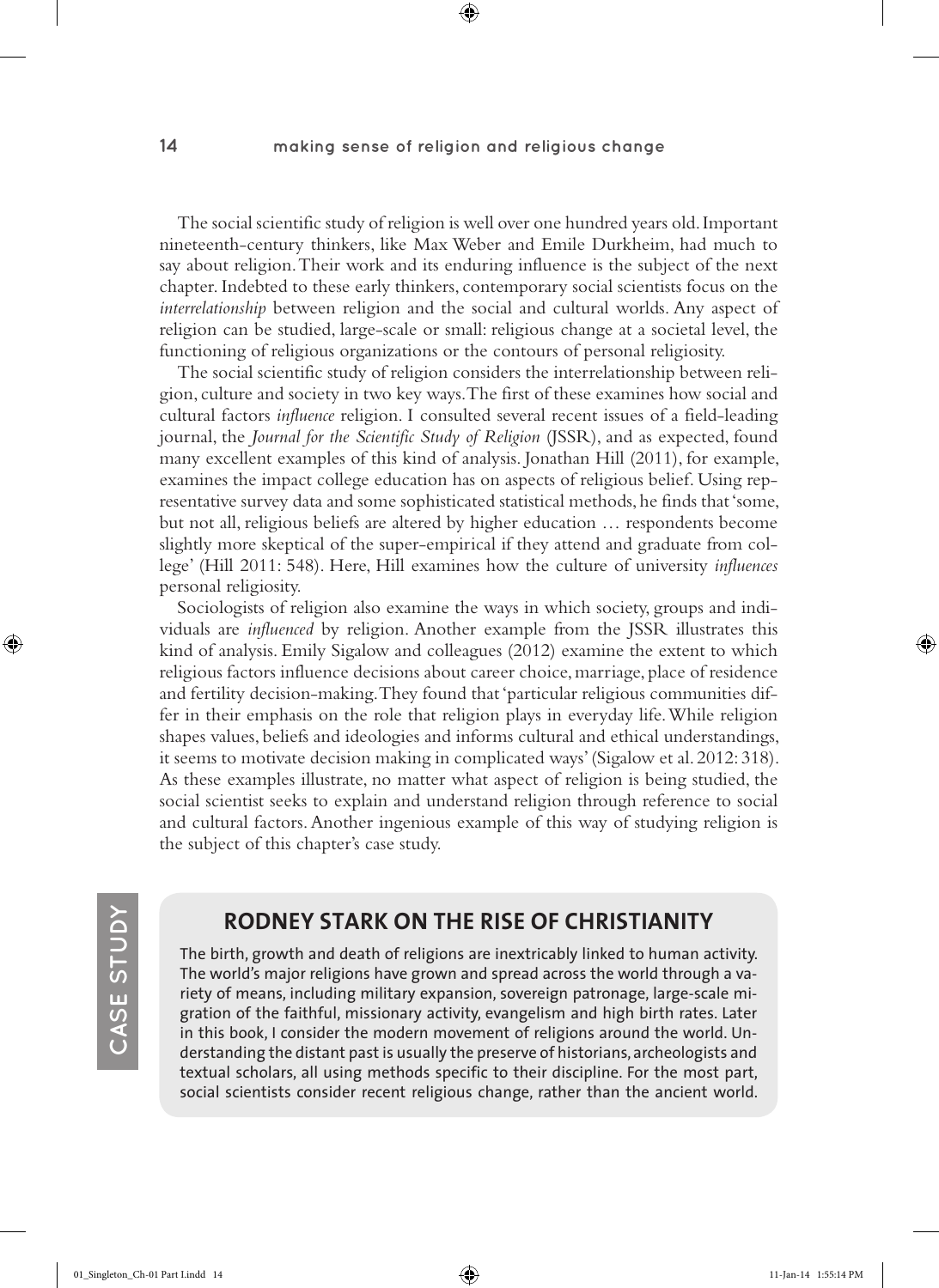⊕

One exception is the book *The Rise of Christianity: A Sociologist Reconsiders History* (1996) by Rodney Stark.

American sociologist of religion Rodney Stark is one of the leading figures in the discipline, best known for his work on 'rational-choice' theorizing of religion (see Chapter 4). In *The Rise of Christianity*, he deployed his considerable sociological skills to understand the growth of Christianity in its earliest days. Stark explores the question: 'How did a tiny obscure Messianic movement from the edge of the Roman Empire … become the dominant faith of Western Civilization?' (1996: 3). He uses modern sociological theories in order to answer this question. In his view, many interrelated social factors explain the rise of this religion in the centuries before it was promoted through royal patronage (in the fourth century CE Christianity was installed as the official religion of the Roman Empire by Emperor Constantine).

Christianity began in the Roman Empire. Christianity's rapid rise throughout the Roman Empire was not the result of widespread mass conversion, but steady, exponential growth among interconnected networks of people. To explain this point, Stark draws on contemporary sociological theory. He notes first that converts to new religions usually have a personal relationship with existing members. Second, converts are not usually that committed to another religious tradition: 'New religious movements mainly draw their converts from the ranks of the religiously inactive and disconnected' (1996: 19). Third, the religious groups that attract converts usually have open networks rather than closed ones (i.e. brothers, sisters, friends who can join). Stark sees these factors at play in the rise of Christianity. Crucially, the success of Christianity was aided by the fact that the early Christians had 'open networks' and could recruit easily new members.

Like other contemporary religious studies scholars, Stark believes that the growing Christian religion drew its support not from the disenfranchised and poor living in the country, but from the urban middle-class in cities throughout the Mediterranean empire. Recent sociological research suggests the middle classes are attracted especially to new religious movements and cults. Stark thinks the same was likely true of the urban middle class at the time of Christianity's beginning.

Christianity also prospered because of the role, status and fertility of women in the movement. Throughout the Roman Empire there were more men than women, but Christianity appealed disproportionally to women – it treated them better and gave them higher social status. With more women involved – and because of Christianity's prohibition of abortion and infanticide – more Christian children were born, thus enabling Christianity to continue to grow.

Additional to Christianity's success was the way Christians conducted themselves during the various epidemics that swept the Roman world in the first few centuries of the Common Era (CE). The ethos of the Christians led them to take better care of one another, and thus more survived public health disasters. Stark (1996: 89) argues 'Modern medical experts believe that conscientious nursing *without any medications*  could cut the mortality rate by two-thirds or more' (italics in original).

In sum, Stark uses various sociological insights to show how (most likely) Christianity prospered. While some might see this growth as an 'act of God', Stark demonstrates that very human processes were at play.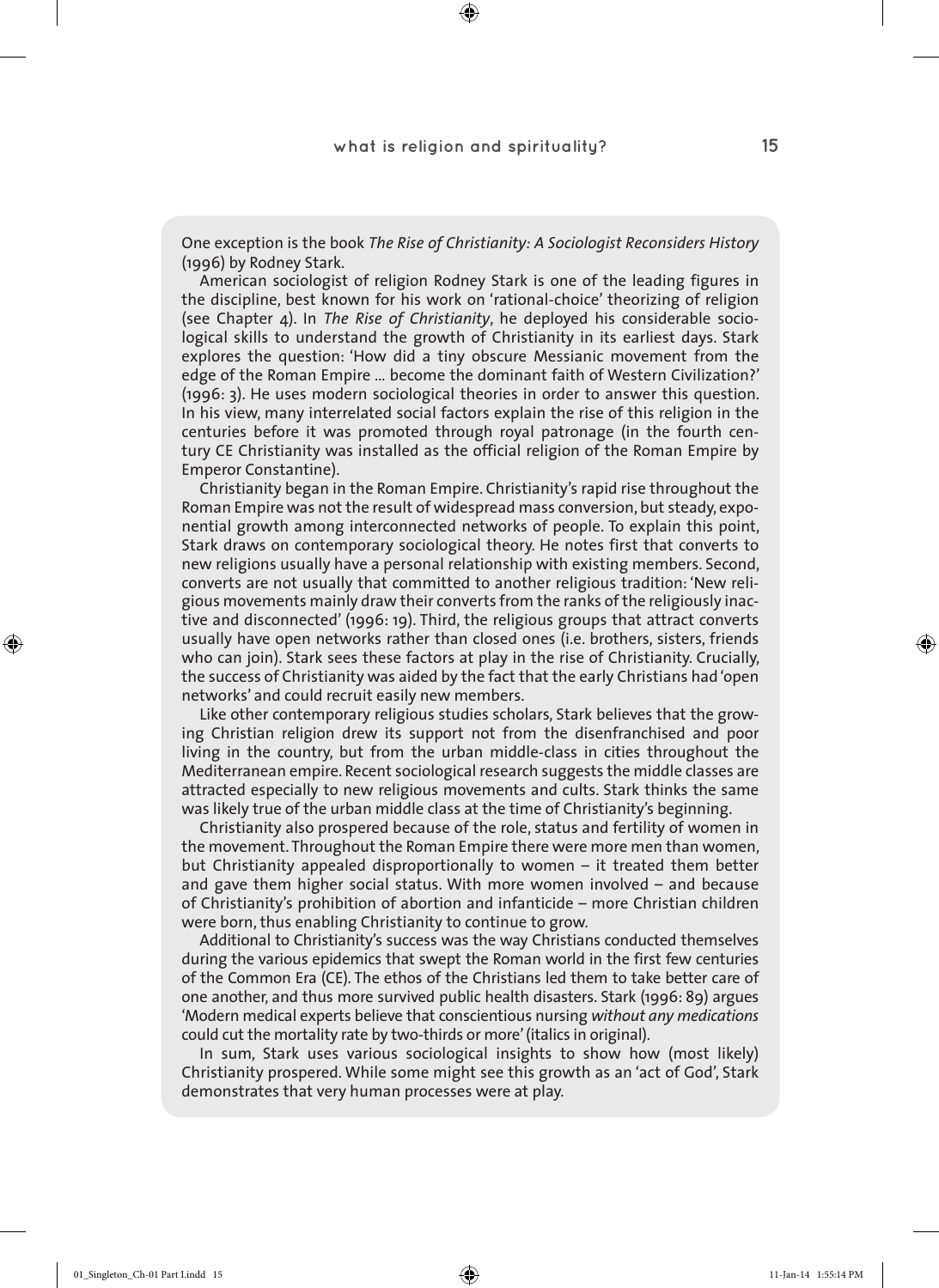⊕

#### **AND FINALLY … DOES GOD EXIST?**

I can still remember my first class in the sociology of religion. It was completely new to me to start thinking sociologically about religion, for example, discussing why women are more likely than men to be religious. I did wonder where personal belief and commitment came into these discussions. Religious people all around the world certainly don't think of their faith in social-scientific terms. For them it is just faith – something they believe, accept or do. A devout, African-American Christian girl living in Louisiana most likely thinks she is religious because God made it so, and she made a choice to follow Jesus, not because being black, female and living in America's South increases the likelihood that she will be Christian rather than Buddhist (which it does).

So, where does God fit in the social scientific enterprise? First, social scientists do not typically try and provide answers to existential, theological or philosophical questions (e.g. 'Does God exist?'). Such questions are simply not the focus of our inquiry. James McClenon (1994: 2), a sociologist who studies paranormal phenomena, argues that social scientific research examines and makes conclusions that are pertinent to the *social* domain, not the religious, theological or philosophical. We answer questions about the social and cultural aspects of religious life, like 'Why are women more likely than men to believe in God?', and ground our answers in the cultural and social domains. In any case, it is possible to discuss people's beliefs, what these mean to them and why they believe without needing to resolve whether such beliefs are true or not.

As for personal opinions, the idea is that we 'check our beliefs at the door'. The social scientific study of religion is not about promoting any theological point of view. As much as possible, personal commitments shouldn't be allowed to influence the conclusions that are made. In this book, I do not comment on the 'truth claims' of any religion. I consider, for example, the atheism of Richard Dawkins and the beliefs of Muslims, without passing comment on the veracity of their beliefs.

This chapter has defined religion and spirituality and examined the social scientific approach to the study of religion. The next chapter considers the first steps in the development of this mode of analysis.

#### **Points to ponder**

Think of a religious ritual. How does this forge a link between the practitioner and the transcendent? How would you define spirituality? Would you describe yourself as spiritual, but not religious? If so, how do you express this?

#### **Next steps …**

For a nuanced discussion of the complexities of defining religion, see James Beckford's book *Social Theory and Religion* (2003) and Talal Asad's *Genealogies of Religion: Discipline and* 

♠